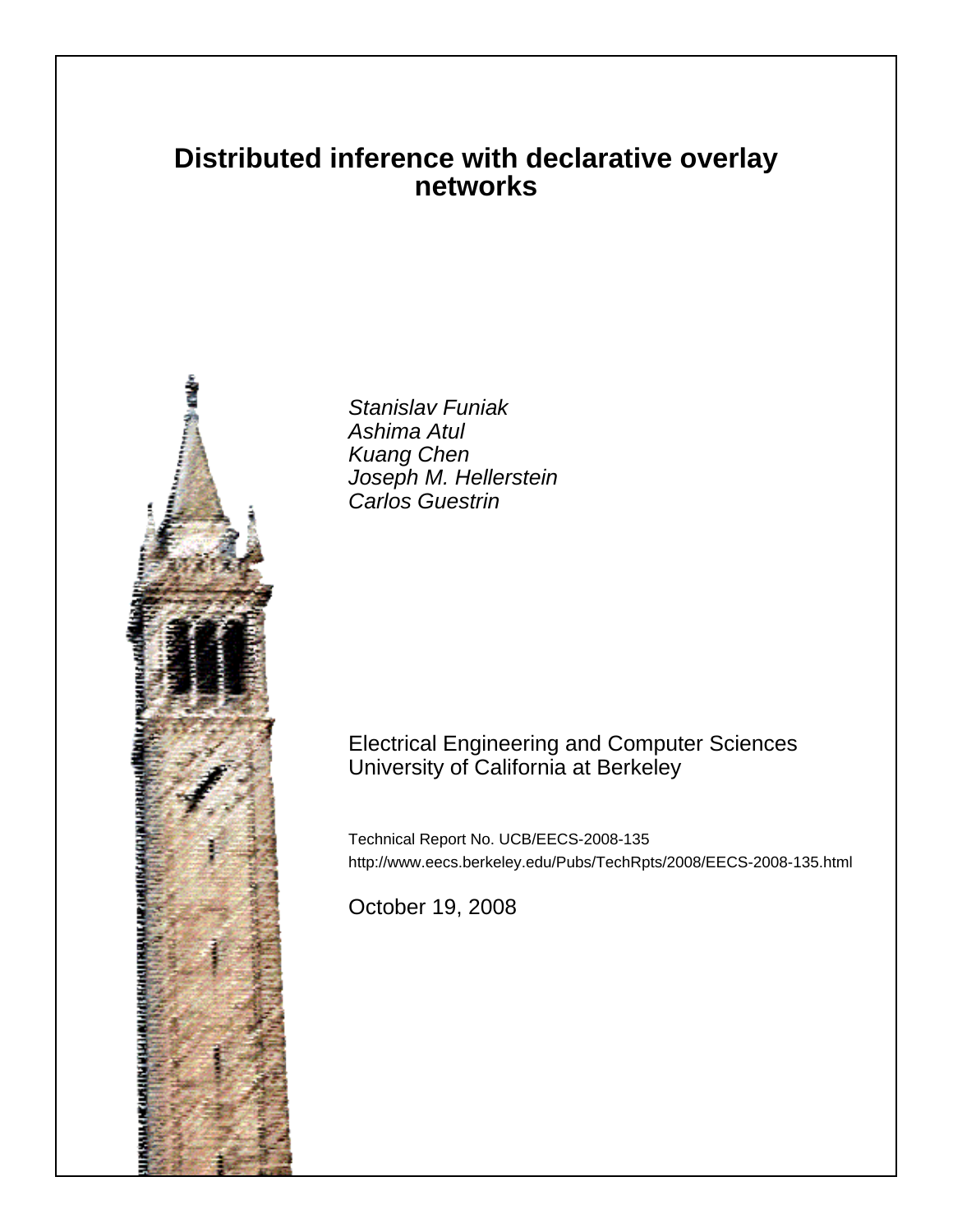Copyright 2008, by the author(s). All rights reserved.

Permission to make digital or hard copies of all or part of this work for personal or classroom use is granted without fee provided that copies are not made or distributed for profit or commercial advantage and that copies bear this notice and the full citation on the first page. To copy otherwise, to republish, to post on servers or to redistribute to lists, requires prior specific permission.

Acknowledgement

We would like to thank Tyson Condie for his help with P2.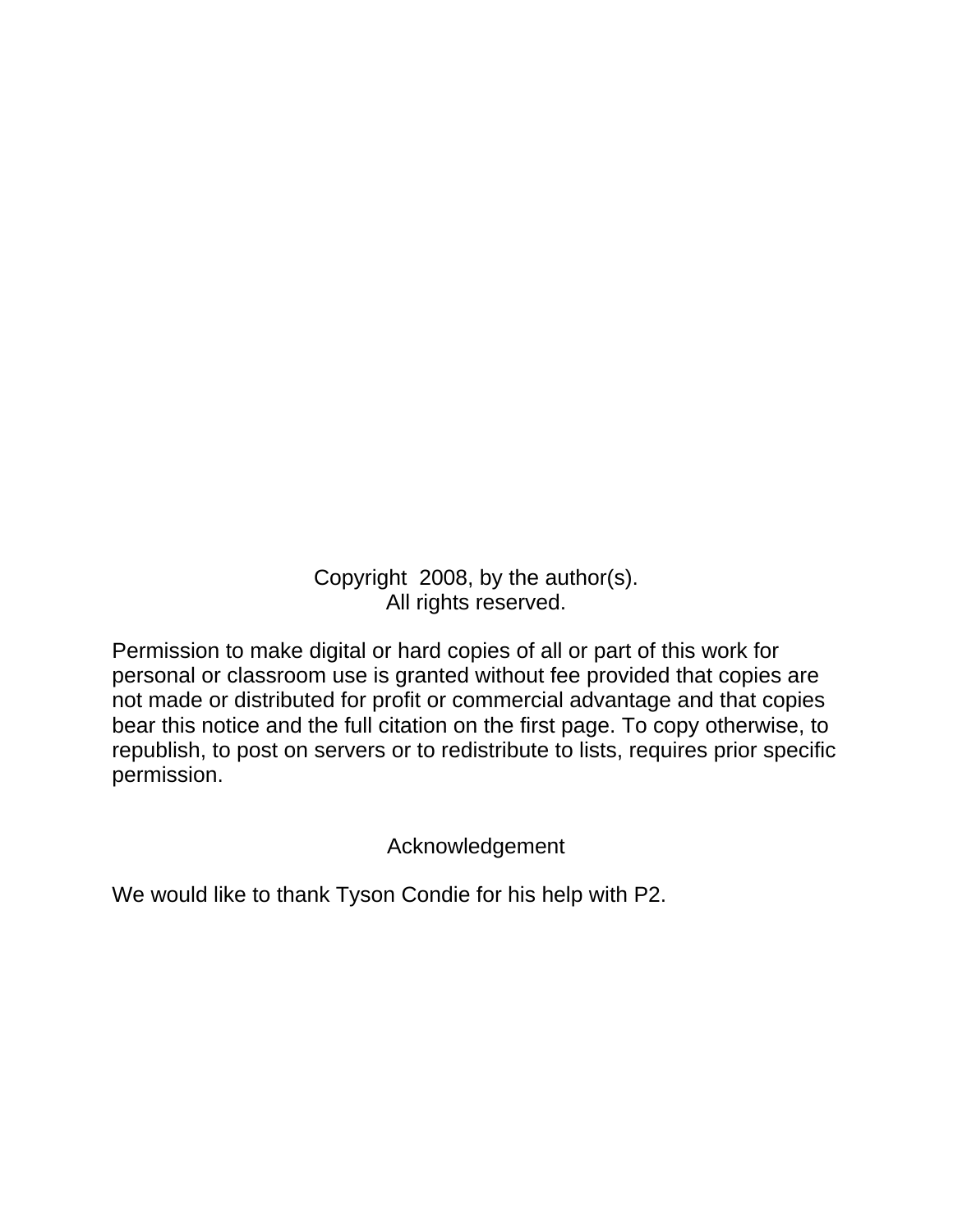## Distributed inference with declarative overlay networks

Stanislav Funiak, Carlos Guestrin Carnegie Mellon University {sfuniak, guestrin}cs.cmu.edu

#### Abstract

There is a growing trend towards systems in multiple distributed locations that generate massive amounts of data. Distributed inference algorithms enable these systems to combine noisy observations without communicating them to a central location. However, the design and implementation of distributed algorithms is very challenging. We propose a combination of overlays and declarative programming to simplify the design of distributed inference algorithms. We demonstrate the effectiveness of our approach on a number of inference algorithms and evaluate the implementation on a suite of datasets in a real network deployment.

## 1 INTRODUCTION

There is a growing trend towards systems in multiple distributed locations that generate massive amounts of data. A key problem in these systems is probabilistic inference. To perform this task, the nodes in a physical network need to collaborate, in order to estimate desired quantities from noisy observations. For example, routers in a network may combine similarity measurements of IP's sending patterns to identify which IP addresses send spam. Distributed inference algorithms eliminate the centralized point of failure, distribute the computation across several nodes, and avoid the need to share sensitive data. (Kearns, Tan, & Wortman, 2008)

Distributed inference is a challenging task. First, it is difficult to design distributed algorithms: nodes need to coordinate to distribute the computation across the network, and can only access a portion of the model at a time. The algorithms need to be network-aware: in real settings, link qualities change over time, nodes can enter and leave the network, and interference can

Ashima Atul, Kuang Chen, Joseph Hellerstein University of California, Berkeley {ashima, kuangc, hellerstein}cs.berkeley.edu

disconnect parts of the network. The second major challenge is that programming distributed systems is itself difficult. In conventional implementations, highlevel algorithm description needs to be translated into a series of low-level communication protocols, coded in low-level languages, such as C++. Such process is very error-prone and difficult to debug. Addressing these challenges is key to designing robust and efficient distributed inference algorithms.

In this paper, we propose a novel formulation that uses a combination of overlays and declarative programming (Loo & Hellerstein, 2007) to simplify the design of inference algorithms. An overlay is a distributed algorithm that creates and maintains a global data structure on a physical network. Examples of overlays include distributed hash tables, DeBruijn graphs, and data aggregation structures. Overlays are often described with a set of constraints on an underlying graph structure; these constraints can be effectively expressed in declarative programming languages, such as Overlog (Loo & Hellerstein, 2007). The combination of overlays and declarative programming allows the algorithm designer operate on a higher level of abstraction that rises above low-level message passing protocols.

There have been a few distributed inference algorithms that utilize overlays. For example, Schmidt and Aberer (2006) proposed to use distributed hash tables to perform content-based addressing in loopy belief propagation. Paskin, Guestrin, and Mcfadden (2005) described a robust architecture for distributed junction tree inference in sensor networks. However, each of these approaches were a point solution and, to our knowledge, have never been reproduced. Furthermore, it is difficult to adapt existing algorithms to a new communication pattern. We demonstrate the effectiveness of our approach on a number of algorithms. We show that it is simple to implement existing algorithms, such as loopy belief propagation and junction tree inference. Furthermore, we show how the conver-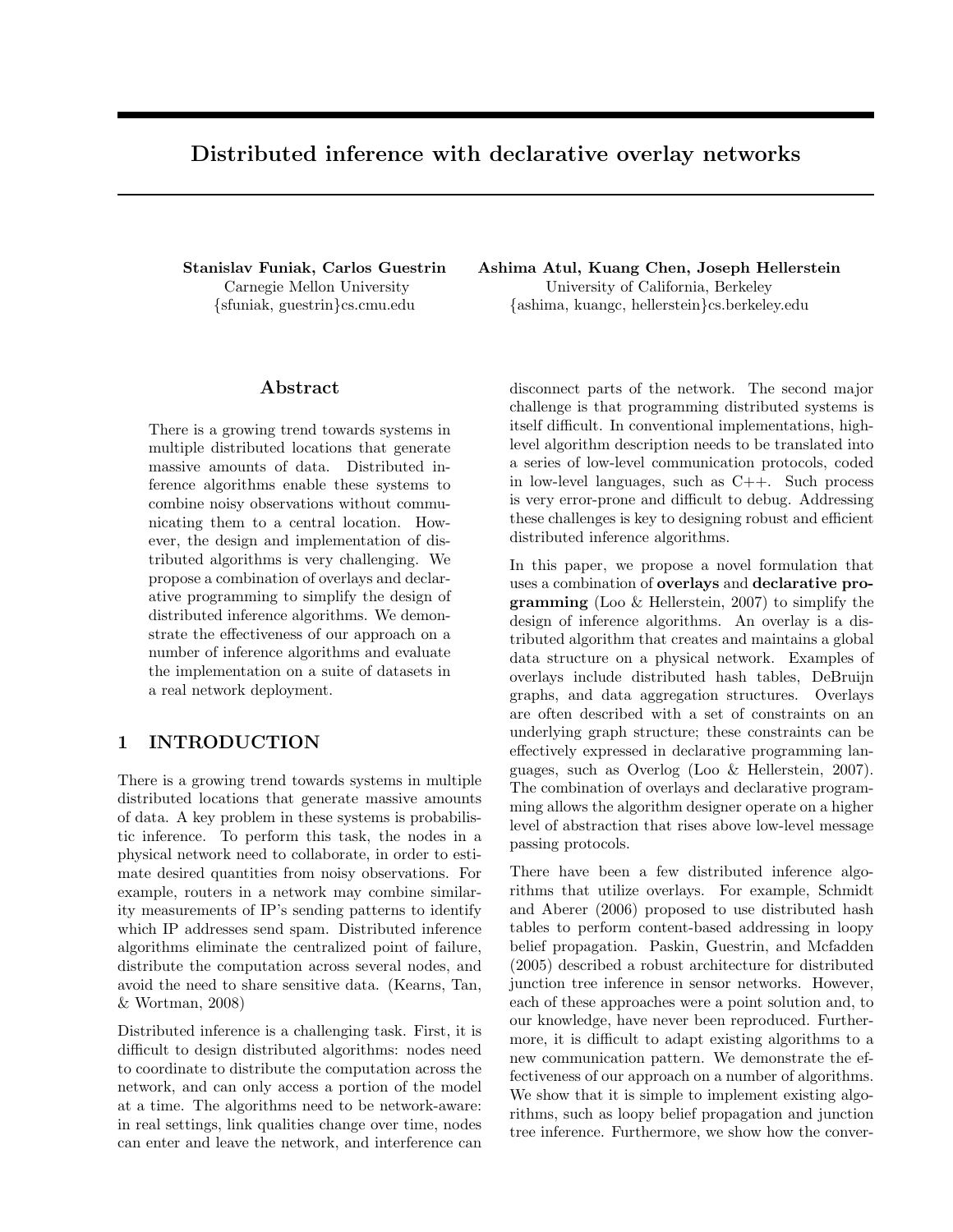

Figure 1: Overlays in distributed inference: (a) a graphical model, (b) physical network, (c) a set of overlays that aid in the computation.

gence of existing inference algorithms can be improved using a data aggregation overlay. We complement existing randomized schemes (Elidan, Mcgraw, & Koller, 2006) with an analysis of their convergence.

We evaluate our implementations on a suite of applications that include standard benchmark examples (Elidan et al., 2006) as well as applications more specific to distributed systems. We evaluate the implementation on Emulab (White, Lepreau, Stoller, Ricci, Guruprasad, Newbold, Hibler, Barb, & Joglekar, 2002), a large testbed that simulates realistic network conditions, such as communication delays. We demonstrate that our implementations achieve similar performance as the corresponding low-level distributed algorithms and are comparable to idealized centralized algorithms that does not perform global coordination.

## 2 THE DISTRIBUTED INFERENCE PROBLEM

#### 2.1 Distributed inference

One method to approximate the marginals  $\{p(y_i; \mathbf{x})\}$ is loopy belief propagation (Murphy, Weiss, & Jordan, 1999)<sup>1</sup>. Loopy belief propagation is an iterative method that can be viewed as passing messages on the underlying Markov network. A message from variable  $s$  to variable  $t$  is computed as

$$
\mu_{s,t}(y_t) \leftarrow \sum_{y_s} \psi_s \times \psi_{s,t} \times \prod_{r \in N_G(s) \setminus t} \mu_{r,s}(y_s), \quad (1)
$$

where the product is taken over all neighbors  $r$  of variable s in the Markov network, other than  $t$ . At convergence, the node marginals can be approximated as

$$
p(y_s) \approx \frac{1}{Z_i} \psi_s(y_s; x_s) \times \prod_{r \in N_G(s)} \mu_{r,s}(y_s).
$$

While conceptually, we could collect all the features **x** to a centralized location, a distributed version of the inference algorithm (1) has several advantages: it eliminates the centralized point of failure, and distribute the computation across several nodes.

In general, each network node is assigned a portion of the probabilistic model, and the nodes collaborate to compute marginal distribution over one or more variables. We assume a networking model where each node can communicate to a subset of other nodes, but the communication costs between nodes can vary.

#### 2.2 Challenges

Distributed inference is a challenging task. Distributed algorithms are difficult to design. In the context of distributed inference, this difficulty arises due to the following three facts: The algorithms need to use a decentralized representation of the probabilistic model and perform global coordination to distribute the computation and the parts of the model across several nodes. The algorithms need to be network-aware, responding to changes in the link quality and perform robustly in the presence of communication delays.

A core challenge in distributed algorithms is that programming distributed systems is itself difficult. Conventionally, the high-level, compact description of these algorithms needs to be translated manually into a set of low-level communication protocols, executed in a low-level programming language. Such translation is often time-consuming and error-prone, and results in programs that are very difficult to debug. In this paper, we examine how declarative languages simplify the implementation of distributed inference algorithms with faster convergence and lower bandwidth consumption.

## 3 DECLARATIVE SPECIFICATION OF OVERLAYS

Several distributed datastructures have been proposed in recent literature, including distributed hash tables, approximate hypercubes, and DeBruijn graphs. The datastructures are robust to changes in the network topology, responding to nodes entering and leaving the network. Our approach is to describe the distributed datastructure and the inference algorithm logic with a declarative programming language. In this paper,

<sup>1</sup>We discuss other inference methods in the later parts of the paper.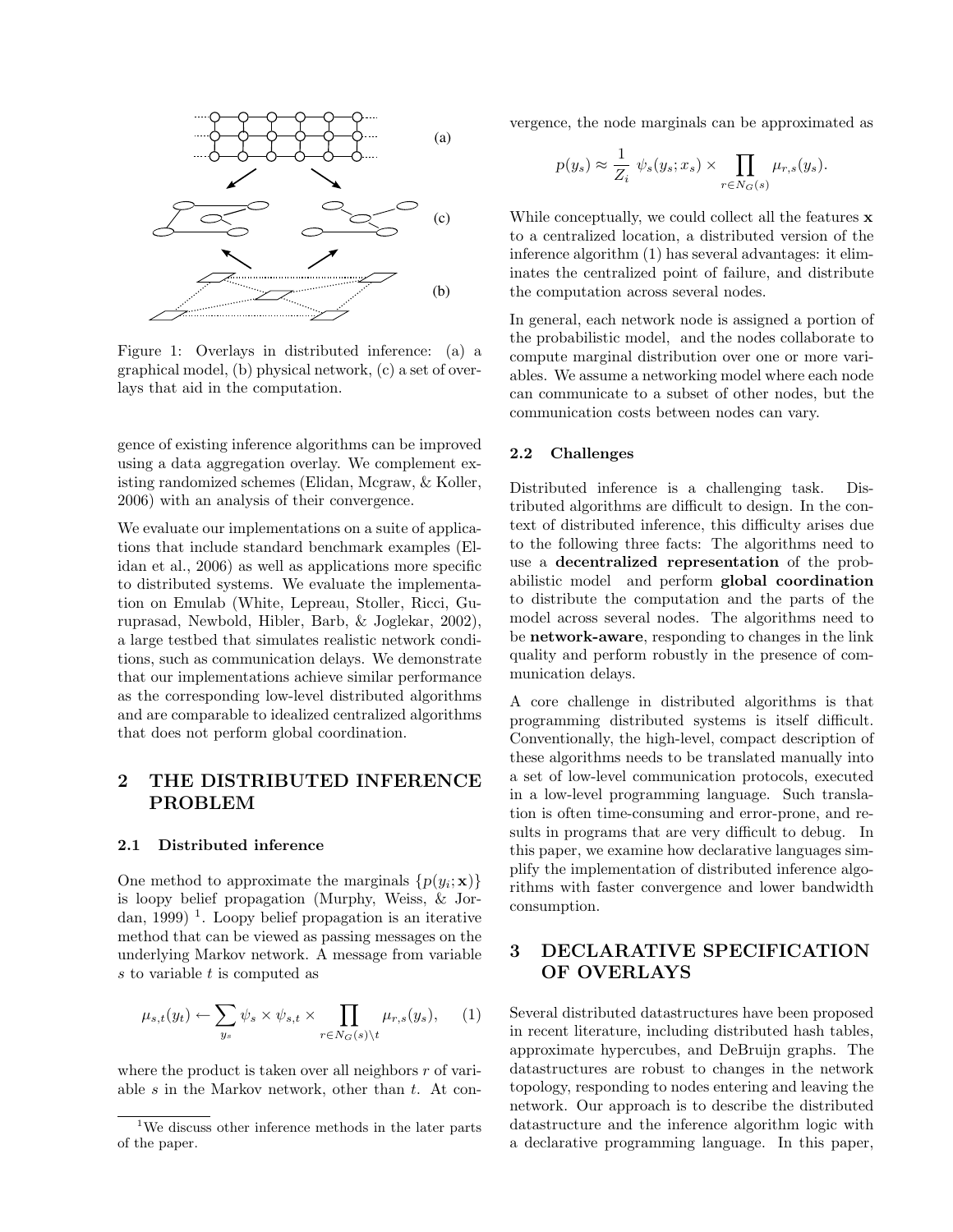BP1:  $(s, t) \in \text{update}(n)$   $\vdash$  $s \in$  variables $(n)$ ,  $(s, t) \in$  edges $(n)$ .  $BP2: (s, t, \prod \mu_{r,s}) \in \mathsf{incoming}(n)$  $(s, t) \in \text{update}(n), \ \mu_{r,s} \in \text{msg}(n), \ r \neq s.$ BP3:  $\mu_{s,t} \in \text{msg}(m)$   $\vdash$  $(s, t, \phi) \in \mathsf{incoming}(n), \ \psi_s, \psi_{st} \in \mathsf{pot}(n),$  $(t, m) \in$  locations $(n)$ ,  $\mu_{s,t} = \sum_{y_s} \phi \times \psi_s \times \psi_{st}.$ 

Figure 2: Loopy belief propagation's message computation (1) in a declarative-style program. The definition of periodic updates was omitted for brevity.

we focus on P2 http://p2.cs.berkeley.edu. P2 takes specifications in a declarative query language, and uses database query optimization techniques to compile them into dataflow programs that resemble a mixture of traditional relational query plans and network routers.

To illustrate the declarative style of programming distributed inference algorithms, we begin with a simple example that implements loopy belief propagation (1) in the case where the variables are partitioned across the nodes of the network, and the nodes have a global knowledge of this assignment. This distributed algorithm is very simple: nodes communicate exactly along the edges of Markov random network, and do not perform any global coordination. We will consider more interesting examples in the following sections.

The corresponding program is shown in Figure 2. The program is written in Overlog, which is an extension of the traditional recursive query language Datalog, enhanced with aggregation functions and periodic events. Overlog programs consist of a set of declarative rules. The right-hand-side of the rule represents a conjunctive predicate over relations in a database, and the left-hand side represents the deduction from that predicate. For example, the rule BP1 can be read as "if there is a variable s in the relation of variables stored at node *n*, and **if** there is a tuple  $(s, t)$  in the relation of the MRF edges stored at node  $n$ , then there is an  $(s, t)$  tuple in the relation of updates to be performed at that node." Overlog provides constructs for periodically updating the derived facts. These constructs resolve the apparent circular definition of the msg relation and simplify the definition of iterative algorithms like loopy belief propagation. Comparing the program in Figure 2 with the update equation (1), we see that there is almost a one-to-one correspondence between the algorithm description and its distributed implementation.

## 4 DISTRIBUTED NORMALIZATION

A concern with synchronous iterative algorithms, such as loopy belief propagation, is that they update messages indiscriminately, rather than focusing on the important messages that need to be updated to obtain fast convergence. In the distributed setting, where bandwidth and power consumption are often the limiting factors, updating the messages indiscriminately can be especially costly. The paper by Elidan et al. (2006) proposed an effective centralized solution that updates messages in the order, given by a lower-bound on the difference between the current message and the fixed point. In this section, we describe a simple randomized approximation of this algorithm. Our algorithm is similar in spirit to (Schiff, Antonelli, Dimakis, Chu, & Wainwright, 2007), but uses an overlay to compute an implicit normalization constant in the algorithm, and we derive approximation bound that relates our solution to the one in (Elidan et al., 2006).

The message passing update (1) can be viewed as an operator  $f_{s,t}$  that takes a set of messages  $\mu$  =  $\{\mu_{q,r} : (q,r) \in E\}$  and computes a new set of messages  $\mu' = {\mu'_{q,r}}$  that differ exactly on the message  $\mu_{s,t}$ . When  $f_{s,t}$  is a contraction operator, that is,

$$
||f_{s,t}(\boldsymbol{\mu}) - \boldsymbol{\mu}^*|| \leq \alpha ||\boldsymbol{\mu} - \boldsymbol{\mu}^*||
$$

for some message norm  $\|\cdot\|$  and a constant  $\alpha < 1$ , it can be shown that the **residual**  $r_{s,t} \triangleq ||\boldsymbol{\mu} - f_{s,t}(\boldsymbol{\mu})||$  is a lower bound on the distance between  $\mu$  and the fixed point  $\mu^*$ . Elidan et al. (2006) use this intuition to formulate a greedy heuristic that updates messages  $\mu_{s,t}$ in the order, given by the residual  $r_{s,t}$ . To compute the order of updates efficiently, the algorithm maintains a priority queue over the residuals and updates the queue in constant time (for Markov networks with bounded degree).

The problem with the above approach is that it requires a global priority queue and blocks the computation of the nodes while the node with the leading residual performs the update. Instead, we wish to obtain a local algorithm that attains a similar performance, without maintaining a globally controlled priority queue.

A simple strategy, proposed by (Schiff et al., 2007) is to delay messages with smaller residuals. This strategy can be implemented by performing a sequence of independent Bernoulli trials. At each iteration, the message  $\mu_{s,t}$ ' is transmitted with probability given by

$$
p_{s,t} = ||\mu'_{s,t} - \mu_{s,t}||^{\rho}
$$
 (2)

for a suitably chosen constant  $\rho \geq 0$  (here,  $\mu_{s,t}$  is the last transmitted message). Effectively, the messages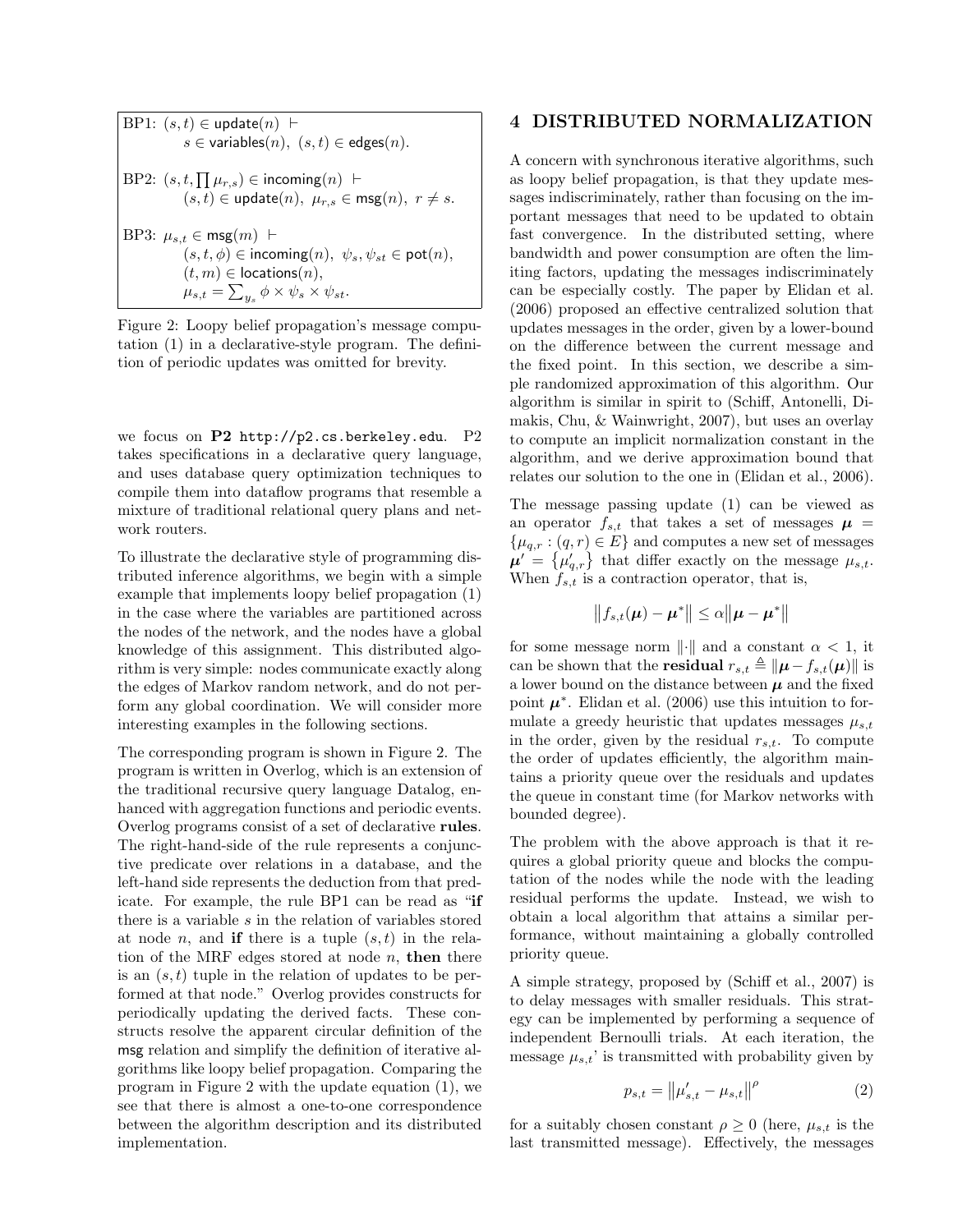with larger residuals  $r_{s,t} = ||\mu'_{s,t} - \mu_{s,t}||$  will be transmitted more often.<sup>2</sup>

The algorithm, as described so far, has a significant drawback: as the messages get closer to the fixed point, the transmission probabilities  $\{p_{s,t}\}\$  decrease throughout the network. Therefore, the algorithm will eventually stop making progress and will never converge. In order to ensure convergence, we need to multiply the update probability in (2) with a suitably chosen normalization term  $\lambda$ . This term is not known a priori; rather, it is periodically estimated from the current set of residuals  $\{r_{s,t}\}.$  The nodes can employ a number of data aggregation techniques to estimate the sum  $\sum r_{s,t}^{\rho}$ . For example, the aggregate can be computed by forming spanning tree over the network nodes and computing the sum recursively using a dynamic programming algorithm. As we demonstrate in Section 7, the resulting algorithm offers substantial improvement over the naive implementation in Figure 2.

We conclude this section by relating the proposed randomized algorithm to the solution (Elidan et al., 2006). Let  $K_{s,t}$  denote the number of iterations before the message is sent. The key observation is that, as the parameter  $\rho$  increases, the ordered statistics  $\min_{s,t} K_{s,t}$ , converges to the maximum residual.

## 5 VARIABLE LOCALIZATION

As mentioned in the introduction, one of the challenges present in distributed systems is the lack of global knowledge. In particular, when sending a message in loopy belief propagation, a node may not know a priori where the target variable  $t$  is located (in the program in Figure 2, this knowledge was captured by the location relation). The key observation here is that the variable location can be looked up using a distributed hash table, such as Chord (Stoica, Morris, Karger, Kaashoek, & Balakrishnan, 2001). This observation was made by (Schmidt & Aberer, 2006); here, we briefly discuss this approach, and refer the reader to related work for a more detailed description of the overlay.

In a distributed hash table (DHT), each node is associated with a key, and nodes form a graph based on their keys. For example, in Chord, the nodes form a ring; the keys of the nodes along the ring form an ordered set of ranges. The object is then placed on a node, whose key immediately precedes the key of the object. In our case, each object consists of the variable identifier and the address of the node that carries the variable. Upon start, each node registers its local variables in the DHT. Before a message  $\mu_{s,t}$  is sent, the node looks up the location of variable t in the DHT. The overlay and the variable lookup is very simple to implement in a declarative framework: the implementation of Chord in Overlog is only 250 lines long, compared to thousands lines of  $C++$  for the original version.

#### 6 DISTRIBUTED TRIANGULATION

In the previous two sections, we saw how overlays can be constructed bottom-up and used as subroutines to simplify the design of distributed loopy belief propagation algorithms. The overlays depended entirely on the network connectivity; for example, the DHT was constructed independently of the variables stored in it. In this section, we examine the distributed triangulation problem (Paskin et al., 2005), where the structure of the overlay is determined by both the network connectivity and the probabilistic model. We briefly review the distributed architecture (Paskin et al., 2005), and show that the architecture can be naturally expressed in a declarative framework.

The architecture (Paskin et al., 2005) computes the triangulation as follows. Each node  $n$  begins with a set of **local** variables  $L_n$ ; this is the union of arguments in node n's factors. The network nodes form a network junction tree, that is, a spanning tree over the network communication graph such that each node is associated with a clique  $C_n \supseteq L_n$ , and the cliques  ${C_n}$  are **triangulated**. Specifically, for each pair of nodes m, n:

$$
X \in C_m, X \in C_n \implies X \in C_k \tag{3}
$$

for all nodes k on the (unique) path between  $m$  and  $n$ .

The distributed algorithm (Paskin et al., 2005) consists of four layers:

- 1. Spanning tree formation: The nodes form a spanning tree. The spanning tree responds to changes in network connectivity and node failures.
- 2. Junction tree formation: The nodes compute a set of minimal cliques  $\{C_n\}$  that satisfy the running intersection property (3).
- 3. Optimization: The architecture performs local search in the space of spanning trees in order to minimize the communication and computational complexity.
- 4. Inference: The inference messages are computed using standard equations. For example, for the sum–product algorithm, we compute the message

<sup>&</sup>lt;sup>2</sup>Here, it is assumed that the residual  $r_{s,t} \leq 1$ .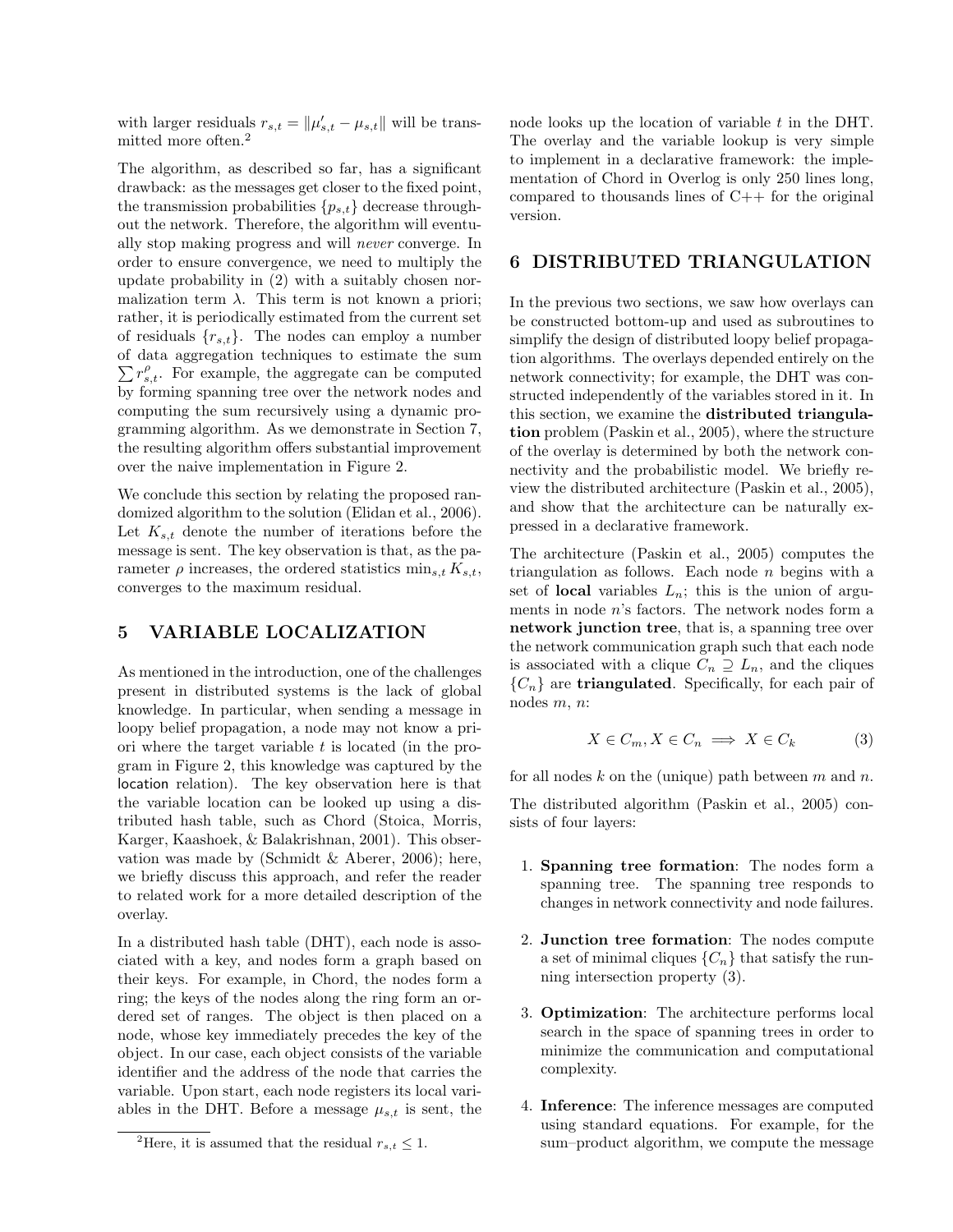$$
\begin{aligned} \text{C:} \quad & i \in \mathsf{clique}(n) \; \vdash \\ & (m, i), (k, i) \in \mathsf{reachable}(n), \; m \neq k \; \lor \\ & i \in \mathsf{local}(n). \end{aligned}
$$
\n
$$
\begin{aligned} \text{R1:} \; (n, i) \in \mathsf{reachable}(m) \; \vdash \\ & i \in \mathsf{local}(n), \; m \in \mathsf{nbr}(n). \end{aligned}
$$
\n
$$
\begin{aligned} \text{R2:} \; (n, i) \in \mathsf{reachable}(m) \; \vdash \\ & (k, i) \in \mathsf{reachable}(n), \; m \in \mathsf{nbr}(n), \; m \neq k. \end{aligned}
$$

Figure 3: Implementing distributed triangulation in Overlog. The statement  $(k, i) \in$  reachable $(n)$  represents the fact that the variable  $i$  is in the subtree rooted at node  $n$ , towards  $k$ .

$$
\mu_{m,n}
$$
 as

$$
\mu_{m,n}(\mathbf{x}_{S_{m,n}}) \triangleq \n\sum_{\mathbf{x}_{C_n-S_{m,n}}} \psi_m(\mathbf{x}_{C_m}) \prod_{k \in N_T(m) \backslash n} \mu_{k,m}(\mathbf{x}_{S_{k,m}}),
$$

where  $\psi_m(\mathbf{x}_{C_m})$  is the product of potentials assigned to node m,  $S_{m,n} \triangleq C_m \cap C_n$  is the separator between two nodes in the junction tree, and  $N_T(m)$  are node m's neighbors in the tree.

These layers are executed in parallel: for example, if an edge in the spanning tree is added or removed, the junction tree layer updates the clique at each node, and the inference layer recomputes the inference messages.

In the original TinyOS implementation of Paskin et al. (2005), the three layers had to explicitly handle changes in the underlying architecture, listening to local events indicating the change, such as edge addition and deletion. Such complex interleaving of the inference and networking layers can be naturally expressed in a declarative language. For example, the clique at node n of the network junction tree is computed as

$$
C_n = L_n \bigcup \{ i : i \in R_{n,m} \cap R_{n,k}, m \neq k \},\
$$

where  $R_{n,m}$  is the set of all variables in the subtree rooted at node  $n$ , towards node  $m$ . This equation directly maps to rule C in the declarative implementation in Figure 3. The reachable variables relation  $R_{m,n}$  is naturally expressed recursively with R1 (the base case) and R2 (the recursive case). The P2 runtime responds to any changes to the preconditions, and recomputes the reachable sets and cliques as necessary.

#### 7 EXPERIMENTAL RESULTS

In this section, we present the experimental results of running our algorithm on several datasets. In addition to the sensor calibration, presented in Section 7.2,

we also tested our algorithms on a suite of challenging problems used in (Elidan et al., 2006) that are not specific to the distributed inference domain. All experiments were performed on the Emulab testbed (White et al., 2002), which simulate realistic network conditions, including packet delays and network partitions.

#### 7.1 Belief propagation: Synthetic data

In the first set of experiments, we evaluate the convergence of different methods, presented in this paper, as a function of the number of updates and the bandwidth of the algorithm used.

We generated a set of random Ising grid models, where each edge has the potential  $f(x_i, x_j) = \exp(\beta_{i,j})$  when  $x_i = x_j$  and  $f(x_i, x_j) = \exp(-\beta_{i,j})$  when  $x_i \neq x_j$ . To make the inference task more challenging, we set some of the potentials to be attractive while other repulsive, and sampled the  $\beta_{i,j}$  uniformly in the range  $[-C, C]$ for two choices of parameter C. Similar models have been employed for testing loopy belief propagation algorithms in the past.

Figure 4 shows the residual as a function of the number of updates performed by the algorithm. For comparison, we also include the convergence of two centralized algorithms: an algorithm that updates the messages in a round-robin order (labeled as asynchronous) and the residual belief propagation algorithm (Elidan et al., 2006). We see that the distributed algorithms perform as well and, in some cases better than the centralized algorithms they seek to emulate. This behavior can attributed to a hypothesis that the residual belief propagation is perhaps too greedy in selecting which messages to update next; in this case, adding randomness to the algorithm helps. Clearly, we need a global coordination step is missing from the algorithm; the convergence of the algorithm effectively stops after some time.

Figure 5 shows the convergence of the distributed algorithms as a function of bandwidth consumed. We see that the global coordination, required by the exponential scheme, increases the communication complexity of the solution only mildly.

#### 7.2 Junction tree inference

We evaluate junction tree inference on the sensor calibration dataset (Paskin & Guestrin, 2004). In our Overlog implementation <sup>3</sup> , the link quality information is provided externally, rather than being estimated explicitly from the configuration messages. The paper (Paskin et al., 2005) described two ways to optimize the junction tree; we implemented the simpler heuris-

<sup>&</sup>lt;sup>3</sup>The overlog code is listed in appendix A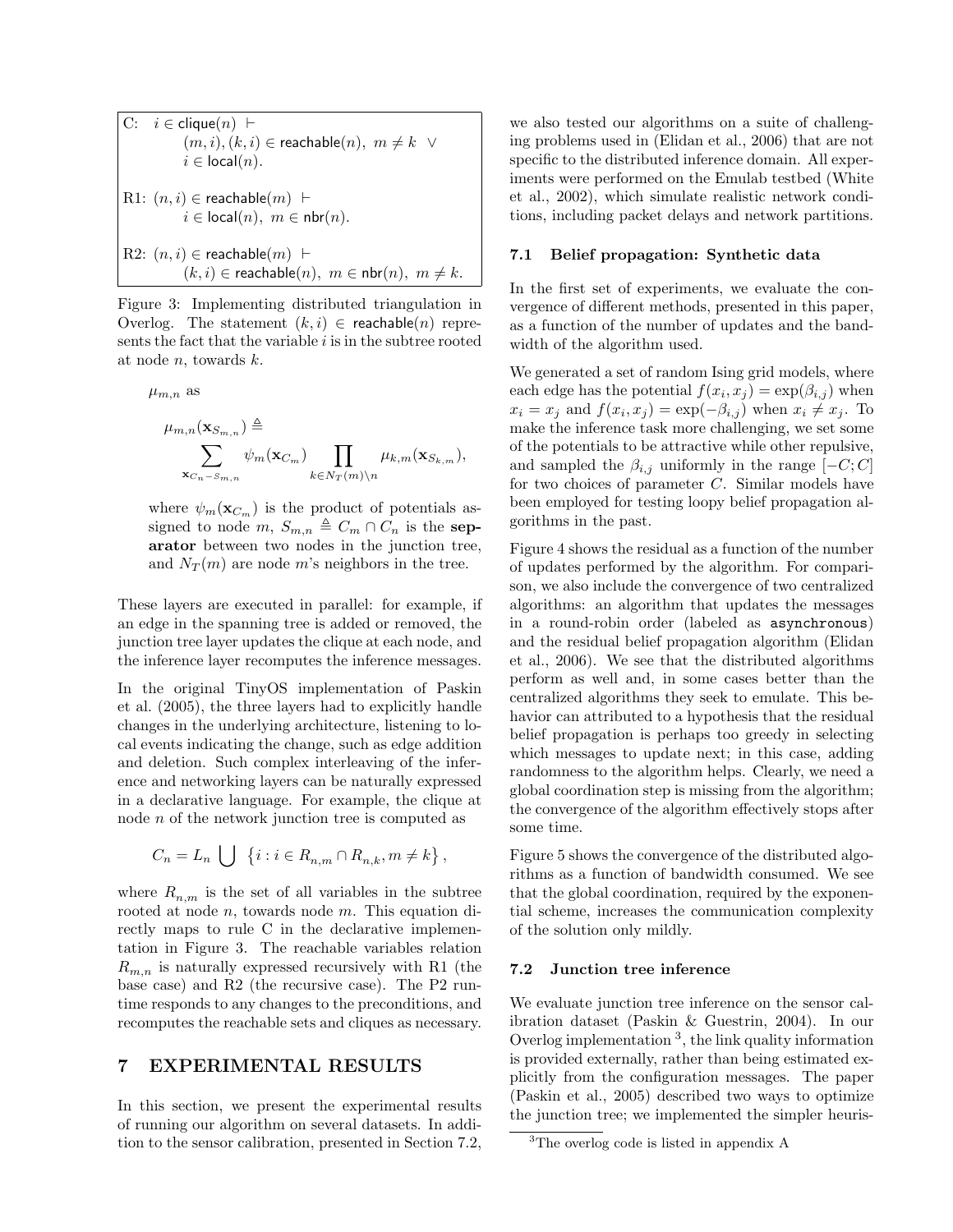

Figure 4: The convergence (residual) of four loopy belief propagation methods we implemented for (a)  $C =$ 1 and (b)  $C = 5$ . The curves labeled asynchronous and residual refer to the corresponding centralized algorithms.

tic advocated that assigns each edge of the communication network a score based on the link quality and number of shared local variables. This heuristic giving preference to strong links with many shared variables often performs very well in practice.

Figure 6 shows the quality of the junction tree (measured in terms of the expected cost of performing inference on the tree), as a function of the bandwidth used in maintaining the data structure.

Table 1 illustrates the conciseness of the implementation compared to hand-coded Lisp implementation of Paskin et al. (2005).



Figure 5: The convergence (residual) of four loopy bp methods as a function of the bandwidth used. (a)  $C=1$ , (b)  $C=5$ .

| Protocol      | Lisp             | Overlog              |
|---------------|------------------|----------------------|
| spanning tree | 848 lines (9452) | 274 lines (2589)     |
| triangulation | 457 lines (5812) | $105$ lines $(1092)$ |
| sum-product   | 574 lines (6040) | 131 lines $(1144)$   |

Table 1: The number of lines and the program size (in gzip-bytes) of different modules in Overlog and Lisp.

## 8 DISCUSSION

We propose a novel combination of network overlays and declarative programming to simplify the design and implementation of distributed inference algorithms. We demonstrate the effectiveness of our approach on a number of distributed inference algorithms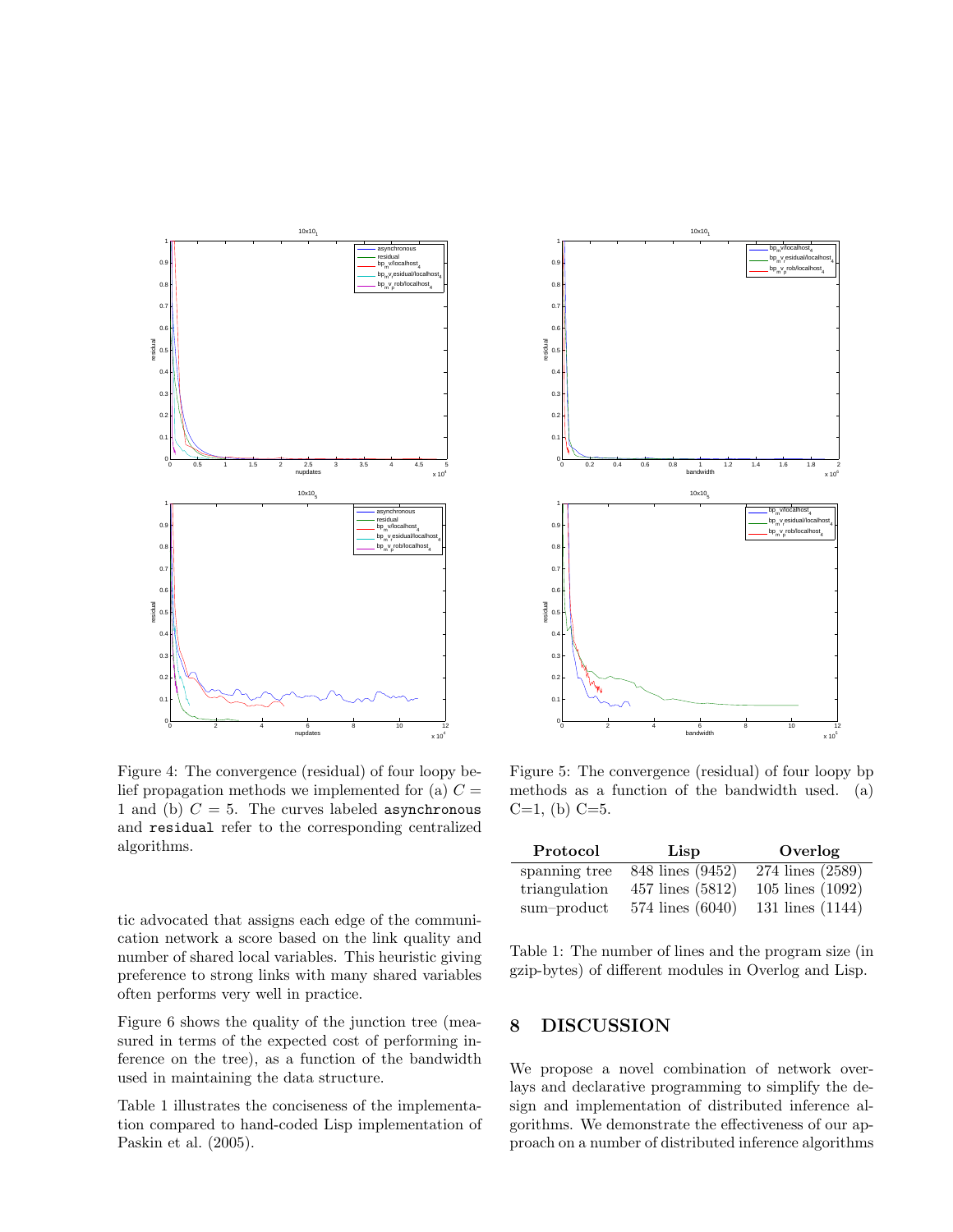

Figure 6: An example run for a small network with 10 nodes. Partition occurrs at time 25, and the communication is restored at time 40

and complement existing randomized schemes with a new analysis of their convergence. We demonstrate our results on simulated and real data, evaluated on a real network deployment.

The proposed approach offers fundamentally new opportunities. It enables algorithms that, in addition to local coordination, have a global coordination component. The global coordination can be performed without forcing the algorithm designer to think about lowlevel networking. The declarative specification of the algorithm is very transparent and is easier to debug. In the process of writing this paper, we have found multiple bugs in existing distributed algorithms, and we were able to correct these errors very quickly. We believe that, by simplifying the design and implementation of the algorithms, it will be easier to evaluate new algorithms on real systems, in realistic conditions.

#### Acknowledgements

We would like to thank Tyson Condie for his help with P2.

### References

Elidan, G., Mcgraw, I., & Koller, D. (2006). Residual belief propagation: Informed scheduling for asynchronous message passing. In Proceedings of the Twenty-second Conference on Uncertainty in AI (UAI), Boston, Massachussetts.

- Kearns, M., Tan, J., & Wortman, J. (2008). Privacypreserving belief propagation and sampling. In Platt, J. C., Koller, D., Singer, Y., & Roweis, S. (Eds.), Advances in Neural Information Processing Systems 20. MIT Press, Cambridge, MA.
- Loo, B. T., & Hellerstein, J. (2007). Declarative routing: Extensible routing with declarative queries. SIGCOMM 2005.
- Murphy, K. P., Weiss, Y., & Jordan, M. I. (1999). Loopy belief propagation for approximate inference: An empirical study. In Proceedings of the Fifteenth Conference on Uncertainty in Artificial Intelligence, pp. 467–475.
- Paskin, M., Guestrin, C., & Mcfadden, J. (2005). A robust architecture for distributed inference in sensor networks.. pp. 55–62.
- Paskin, M. A., & Guestrin, C. E. (2004). Robust probabilistic inference in distributed systems. In AUAI '04: Proceedings of the 20th conference on Uncertainty in artificial intelligence, pp. 436– 445. AUAI Press.
- Schiff, J., Antonelli, D., Dimakis, A. G., Chu, D., & Wainwright, M. J. (2007). Robust messagepassing for statistical inference in sensor networks. In Information Processing in Sensor Networks, 2007. IPSN 2007. 6th International Symposium on, pp. 109–118.
- Schmidt, R., & Aberer, K. (2006). Efficient peer-topeer belief propagation. In OTM Conferences  $(1)$ , pp. 516–532.
- Stoica, I., Morris, R., Karger, D., Kaashoek, F. F., & Balakrishnan, H. (2001). Chord: A scalable peer-to-peer lookup service for internet applications. SIGCOMM Comput. Commun. Rev., 31 (4), 149–160.
- White, B., Lepreau, J., Stoller, L., Ricci, R., Guruprasad, S., Newbold, M., Hibler, M., Barb, C., & Joglekar, A. (2002). An integrated experimental environment for distributed systems and networks. In Proc. of the Fifth Symposium on Operating Systems Design and Implementation, pp. 255–270, Boston, MA. USENIX Association.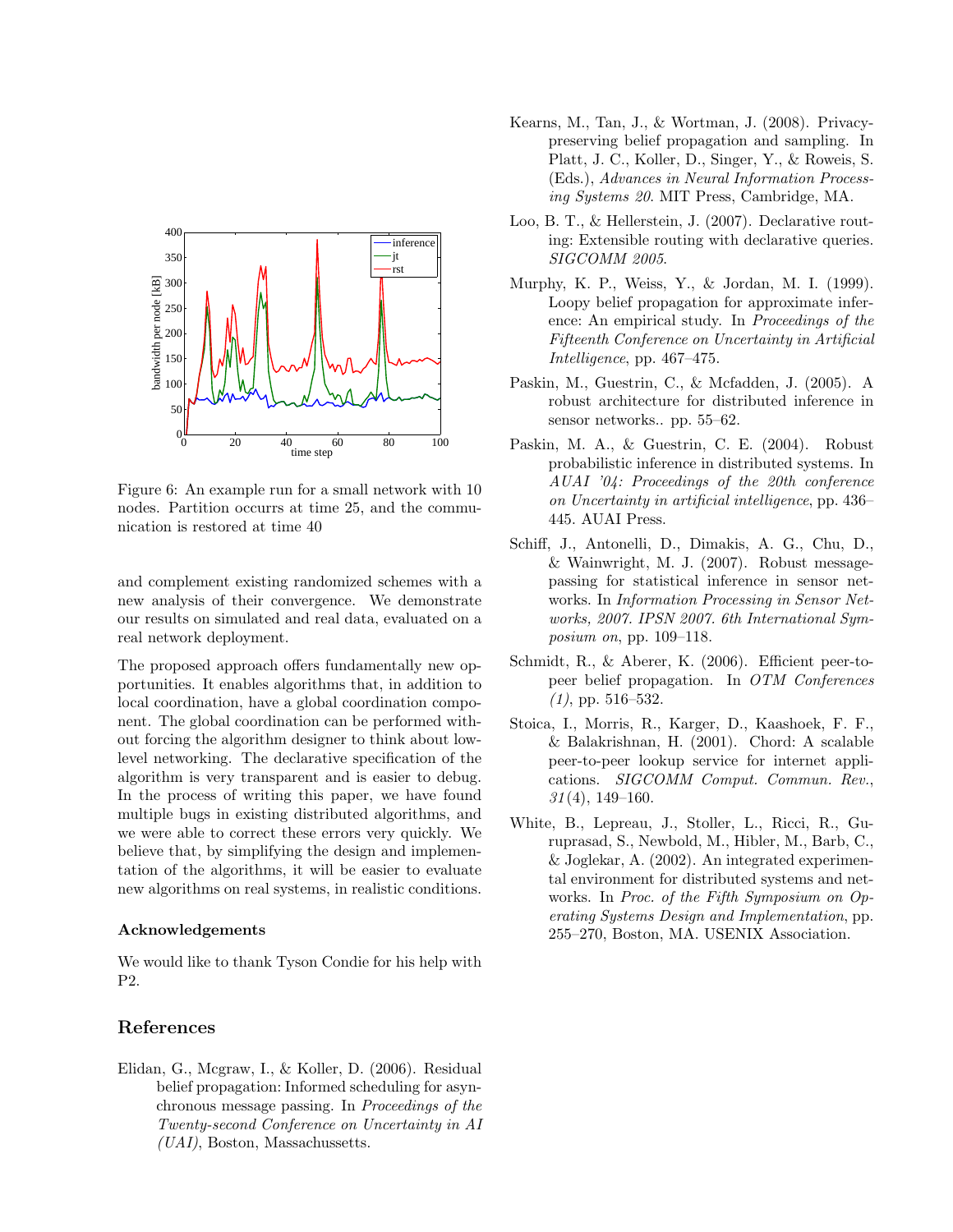## A Junction Tree Inference

Here we provide the full Overlog specification for junction tree inference. The rules for setting the running intersection property are described in Figure 7 while the inference rules are present in Figure 8. The Overlog for spanning tree (used by junction tree) is in Figure  $9 \& 10$ . For a detailed explanation of the distributed spanning tree algorithm please refer (Paskin et al., 2005). All the base relations in the Overlogs have been highlighted in italic font. The three layers: spanning tree, running intersection property (junction tree) and inference work together and get updated in case of node/link failures and additions.

```
jtUpdate(@Node, Time) :-
         . periodic(@Node, E, JT EPOCH),
         Time := f_timerElapsed().
jtNbrUpdate(@Node, Nbr) :-
         . jtUpdate(@Node),
         . edge(@Node, Nbr).
reachvars(@Node, Node, Vars) :-
         . localVars(@Node, Vars).
reachvarsIncoming(@Node, Node, Vars) :-
         . reachvars(@Node, Nbr, Vars),
         . Node == Nbr.
/* Union of incoming reachvar message. Localvars are included*/
reachvars(@Target, Node, a_UNION<Vars>) :-
         . jtNbrUpdate(@Node, Target),
         . reachvarsIncoming(@Node, Nbr, Vars),
         . Nbr != Target.
/* Incoming message. The message is deleted when the edge gets deleted. */
reachvarsIncoming(@Node, Nbr, Vars) :-
         . reachvars(@Node, Nbr, Vars),
         . edge(@Node, Nbr).
/* Compute the clique at each node */
cliqueRIP(@Node, a_UNION<Vars>) :-
         . jtUpdate(@Node),
         . reachvarsIncoming(@Node, Nbr1, Vars1),
         . reachvarsIncoming(@Node, Nbr2, Vars2),
         Nbr1 != Nbr2,
         Vars := Vars1 & Wars2.clique(@Node, Vars) :-
         . cliqueRIP(@Node, RipVars),
         . localVars(@Node, LocalVars),
         Vars := RipVars | LocalVars.
/* Compute the separator. */
separator(@Node, Nbr, Vars) :-
         . reachvarsIncoming(@Node, Nbr, NbrVars),
         . clique(@Node, MyVars),
         Node != Nbr,
         Vars := MyVars & NbrVars.
```
Figure 7: Overlog for Running Intersection Property.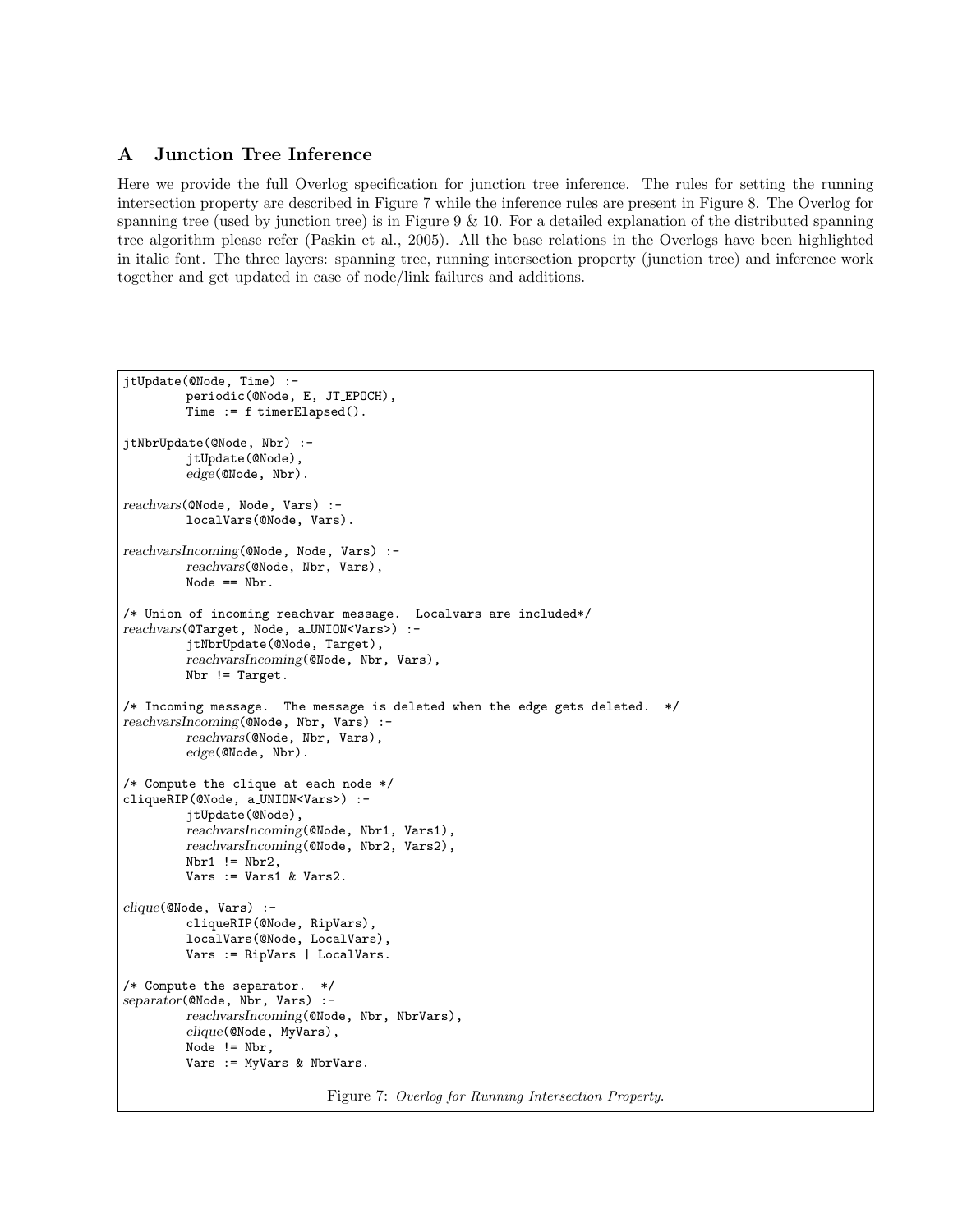```
incoming(@Node, Node, Factor) :-
         . localFactor(@Node, Factor).
/************************************
One round of updates
************************************/
jtinfUpdate(@Node, Time) :-
        . periodic(@Node, E, JTINF EPOCH),
         . started(@Node),
         Time := f_ttimerElapsed(),
         /* Each node must have a local factor. */incoming(@Node, Node, _).
nbrUpdate(@Node, Nbr) :-
         jtinfUpdate(@Node, _),
         . edge(@Node, Nbr).
/* Update the separator set. */
separator_set
separatorSet(@Node, Nbr, a_mkList<Var>) :-
        . nbrUpdate(@Node, Nbr),
         . separator(@Node, Nbr, Var).
/* Calculate the factors whose product forms the messge. */
msgFactors(@Node, TargetNbr, a mkList<F>) :-
        . nbrUpdate(@Node, TargetNbr),
         /* includes the local factor */. incoming(@Node, Nbr, F),
         . Nbr != TargetNbr.
/* Compute the message. */
message(@Nbr, Node, NewF) :-
         . msgFactors(@Node, Nbr, MessageFactors),
         . separatorSet(@Node, Nbr, Retain),
         FProd := f_product(MessageFactors),
         NewF := f_marginal(FProd, Retain).
/* The incoming message. Message is deleted on edge deletion*/
incoming(@Node, Nbr, Factor) :-
        . message(@Node, Nbr, Factor),
         . edge(@Node, Nbr).
/*********************************
Calculate beliefs
*********************************/
beliefFactors(@Node, a mkList<Factor>) :-
         . jtinfUpdate(@Node, Time),
         incoming(@Node, _, Factor).
belief(@Node, Factor) :-
         . beliefFactors(@Node, BeliefFactors),
         Factor := f-product(BeliefFactors).
factorCount(@Node, Count) :-
        . beliefFactors(@Node, Factors),
         Count := f_size(Factors).
```
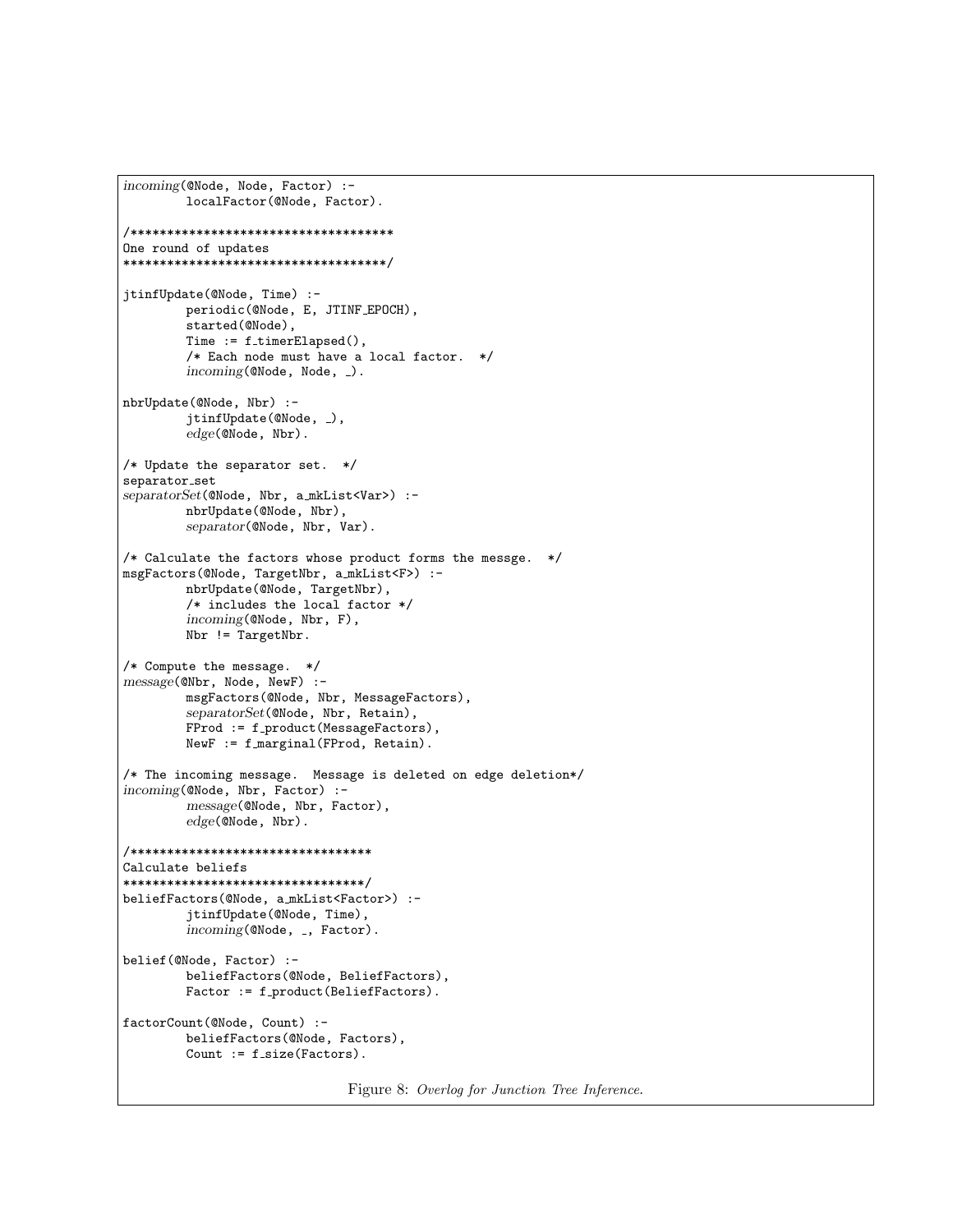```
/* Update each node's own root pulse time. */
pulse(@Node, MYID, Time) :-
. started(@Node),
. periodic(@Node, E, ROUTING EPOCH),
         Time := f_ttimerElapsed().
/* Insert the default pulse for a root we have never heard. */
pulse(@Node, RootId, Pulse) :-
         config(@Node, _, _, RootId, Pulse),
         notin pulse(@Node, RootId,_).
/* Update the pulse for the current parent. */
pulse(@Node, RootId, Pulse) :-
         config(@Node, Nbr, _, RootId, Pulse),
         . parent(@Node, Nbr).
/* Update the root for the current parent. */
root(@Node, RootId) :-
         config(@Node, Nbr, _, RootId, Pulse),
         . parent(@Node, Nbr).
/***********************************************************************************
Update the internal state and configurations by selecting the new best parent.
************************************************************************************/
/* Run a single update. */
updateparent(@Node) :-
         . periodic(@Node, E, ROUTING EPOCH).
/* The cost of changing a parent. */
newparent(@Node, a max<InvCostParent>) :-
         . updateparent(@Node),
         . config(@Node, Nbr, NbrParent, NbrRootId, NbrPulse),
         . pulse(@Node, NbrRootId, OldPulse),
         . parent(@Node, OldParent),
         . root(@Node, OldRootId),
         . NbrRootId <= OldRootId, /* Neighbor has a better root */
         . Nbr != OldParent, /* Neighbor is not already my parent */
         . NbrPulse > OldPulse, /* Neighbor is not my descendant. */
         . NbrParent != Node, /* Neighbor is not my child: avoid cycles */
         link(@Node, Nbr, _, PReceive),
         . Cost := 1.0 / PReceive + ROUTING SWITCH COST,
         InvCostParent := f_{cons}(1.0 - Cost, Nbr).
/* The cost of keeping the parent */
newOldparent(@Node, NewParent, a max<InvCostParent>) :-
         . newparent(@Node, NewParent),
         . config(@Node, Nbr, NbrParent, NbrRootId, NbrPulse),
         parent(@Node, Nbr),
         . NbrRootId < MYID,
         . NbrParent != Node,
         link(@Node, Nbr, _, PReceive),
         Cost := 1.0 / PReceive,
         InvCostParent := f_{cons}(1.0 - Cost, Nbr).
```
Figure 9: Spanning Tree Overlog.